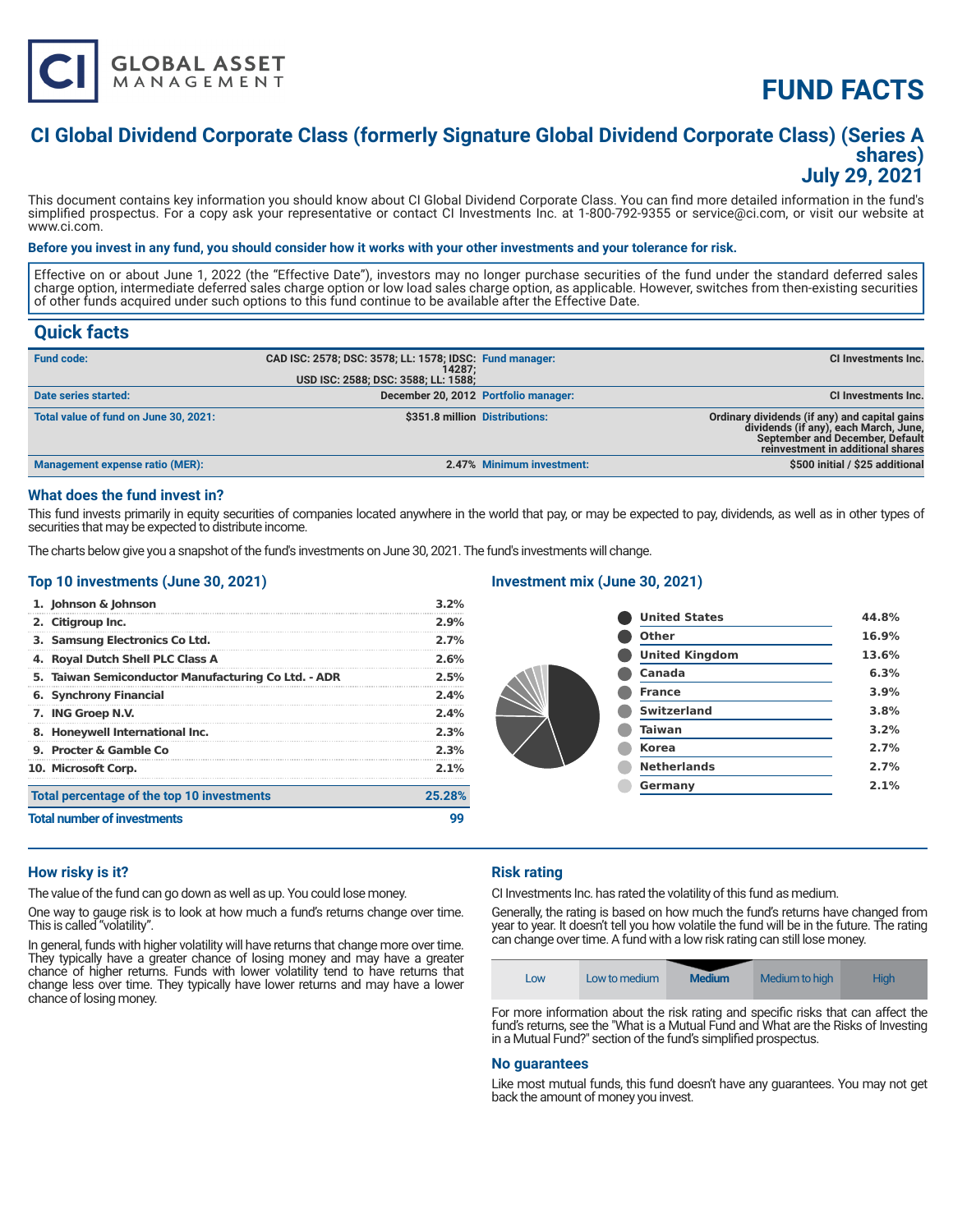## **CI Global Dividend Corporate Class (formerly Signature Global Dividend Corporate Class) (Series A shares)**

### **How has the fund performed?**

This section tells you how Series A securities of the fund have performed over the past 8 calendar years. Returns are after expenses have been deducted. These expenses reduce the fund's returns.

#### **Year-by-year returns**

This chart shows how Series A securities of the fund performed in each of the past 8 calendar years. This fund series dropped in value in 1 of the last 8 calendar years. The range of returns and change from year to year can help you assess how risky the fund has been in the past. It does not tell you how the fund will perform in the future.



#### **Best and worst 3-month returns**

This table shows the best and worst returns for Series A securities of the fund in a 3- month period over the past 8 calendar years. The best and worst 3-month returns could be higher or lower in the future. Consider how much of a loss you could afford to take in a short period of time.

|                     | <b>Return</b> | 3 months ending  | If you invested \$1,000 at the beginning of the period |
|---------------------|---------------|------------------|--------------------------------------------------------|
| <b>Best return</b>  | 13.8%         | January 31, 2021 | Your investment would be \$1,138.                      |
| <b>Worst return</b> | -19.4%        | March 31, 2020   | Vour investment would be \$806.                        |

#### **Average return**

As at June 30, 2021, a person who invested \$1,000 in this series of units of the fund 8 years ago now has \$2,199. This works out to an annual compound return of 9.7%.

#### **Who is this fund for?**

#### **This fund may be suitable for you if you:**

- want a core foreign equity fund for your portfolio with the potential for long term growth
- are investing for the medium and/or long term
- can tolerate medium risk

#### **A word about tax**

In general, you'll have to pay income tax on any money you make on a fund. How much you pay depends on the tax laws of where you live and whether you hold the fund in a registered plan, such as a Registered Retirement Savings Plan or a Tax-Free Savings Account.

Keep in mind that if you hold your fund in a non-registered account, fund distributions are included in your taxable income, whether you get them in cash or have them reinvested.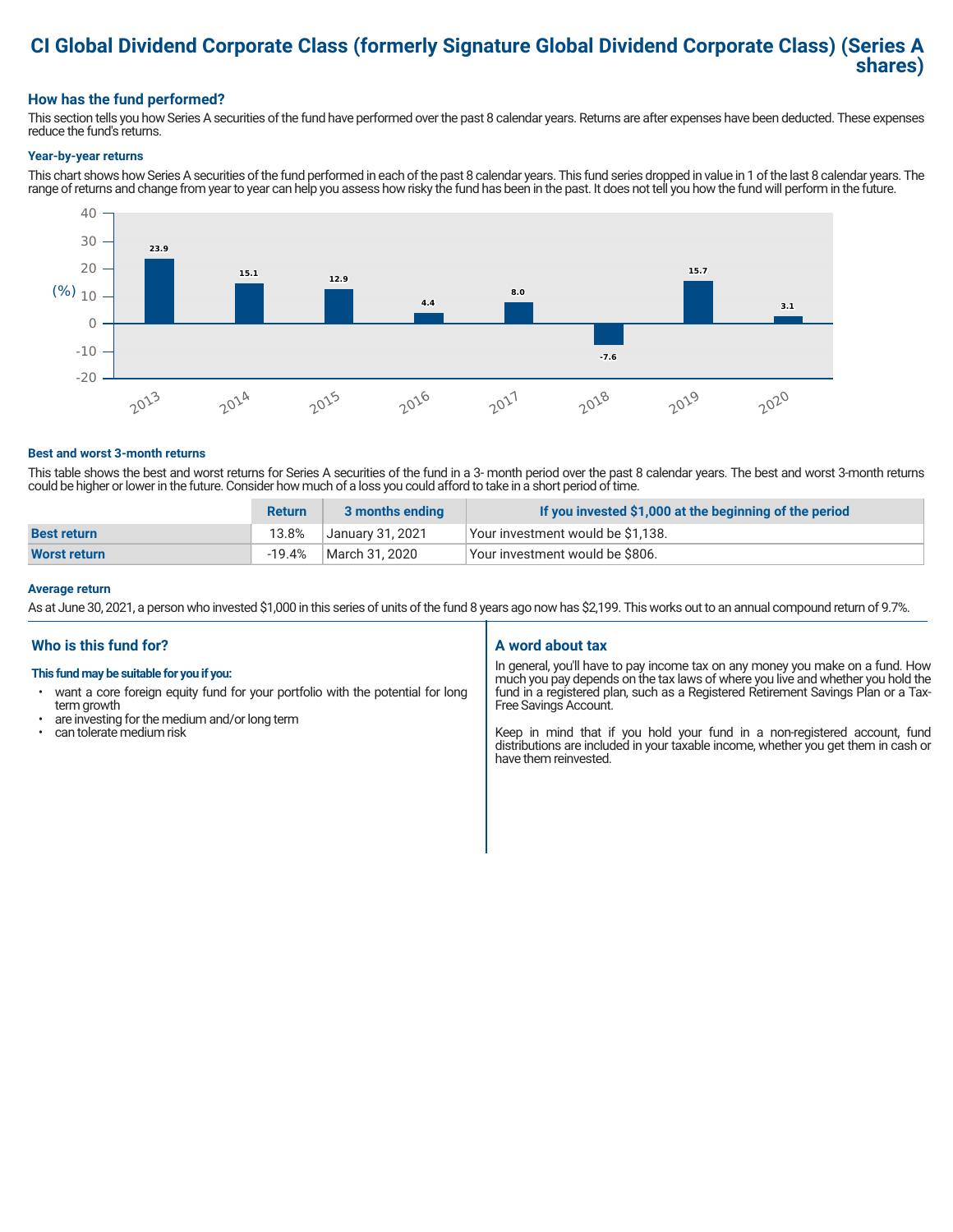# **CI Global Dividend Corporate Class (formerly Signature Global Dividend Corporate Class) (Series A shares)**

#### **How much does it cost?**

The following tables show the fees and expenses you could pay to buy, own and sell Series A securities of the fund. The fees and expenses — including any commissions — can vary among series of a fund and among funds. Higher commissions can influence representatives to recommend one investment over another. Ask about other funds and investments that may be suitable for you at a lower cost.

#### **1. Sales charges**

You may have to choose a sales charge option when you buy Series A securities of the fund. Ask about pros and cons of each option.

| What you pay                           |                                                     | <b>How it works</b>                                                                                                                                                                                                                                                                   |  |
|----------------------------------------|-----------------------------------------------------|---------------------------------------------------------------------------------------------------------------------------------------------------------------------------------------------------------------------------------------------------------------------------------------|--|
| in percent (%)                         | in dollars<br>$($ \$)                               |                                                                                                                                                                                                                                                                                       |  |
| Initial sales charge                   |                                                     |                                                                                                                                                                                                                                                                                       |  |
| 0 to 5.0% of the amount you buy        | \$0 to<br>\$50.00 on<br>every<br>\$1,000 you<br>pay | You and your representative decide on the rate.<br>The initial sales charge is deducted from the amount you buy. It goes to your representative's firm as a commission.                                                                                                               |  |
| <b>Standard deferred sales charges</b> |                                                     |                                                                                                                                                                                                                                                                                       |  |
| If you sell within:                    | \$0 to<br>\$55.00 on                                | The standard deferred sales charge is a set rate and is deducted from the amount you sell based on the initial cost and<br>number of those securities.                                                                                                                                |  |
| 1 year of buying                       | every<br>5.5%<br>\$1,000 of                         | When you buy the fund, we pay your representative's firm a commission of 5%. Any standard deferred sales charge you pay<br>when you sell the fund goes to us.                                                                                                                         |  |
| 2 years of buying                      | original<br>5.0%<br>cost you                        | You can sell up to 10% of your securities each year without paying a standard deferred sales charge subject to certain<br>restrictions ("10% free redemption right"). Your 10% free redemption right is reduced by the equivalent number of securities                                |  |
| 3 years of buying                      | sell<br>5.0%                                        | you would have received if you had reinvested any cash distributions you received during the calendar year. If you exercised<br>your 10% redemption right and redeem your securities before the standard deferred sales charge schedule has expired, your                             |  |
| 4 years of buying                      | 4.0%                                                | standard deferred sales charge on a full redemption would be the same as if you had not redeemed securities under your<br>10% free redemption right.                                                                                                                                  |  |
| 5 years of buying                      | 4.0%                                                | $\ddot{\phantom{0}}$<br>If you hold the fund in a non-registered account, if applicable, you can ask to receive cash distributions which are not                                                                                                                                      |  |
| 6 years of buying                      | 3.0%                                                | subject to standard deferred sales charges.<br>You can switch between standard deferred sales charge funds at any time without paying this sales charge. The standard                                                                                                                 |  |
| 7 years of buying                      | 2.0%                                                | deferred sales charge schedule will be based on the date you bought securities of the first fund and the rates and duration<br>of such schedule shall continue to apply.                                                                                                              |  |
| After 7 years                          | 0.0%                                                | Your securities will be converted into the initial sales charge option after the expiry of the standard deferred sales charge<br>schedule if you qualify for CI Prestige (and if available for your securities) and such securities will participate in CI Prestige.                  |  |
|                                        |                                                     |                                                                                                                                                                                                                                                                                       |  |
| Intermediate deferred sales charges    |                                                     |                                                                                                                                                                                                                                                                                       |  |
| If you sell within:                    | \$0 to<br>\$55.00 on<br>every                       | The intermediate deferred sales charge is a set rate and is deducted from the amount you sell based on the initial cost and<br>number of those securities.<br>When you buy the fund, we pay your representative's firm a commission of 4%. Any intermediate deferred sales charge you |  |
| 1 year of buying                       | 5.5%<br>\$1,000 of                                  | pay when you sell the fund goes to us.<br>You can sell up to 10% of your securities each year without paying an intermediate deferred sales charge subject to certain                                                                                                                 |  |
| 2 years of buying                      | original<br>5.0%<br>cost you                        | restrictions. Your 10% free redemption right is reduced by the equivalent number of securities you would have received if                                                                                                                                                             |  |
| 3 years of buying                      | sell<br>4.5%                                        | you had reinvested any cash distributions you received during the calendar year. If you exercised your 10% redemption right<br>and redeem your securities before the intermediate deferred sales charge schedule has expired, your intermediate deferred                              |  |
| 4 years of buying                      | 4.0%                                                | sales charge on a full redemption would be the same as if you had not redeemed securities under your 10% free redemption<br>riaht.                                                                                                                                                    |  |
| 5 years of buying                      | 3.5%                                                | If you hold the fund in a non-registered account, if applicable, you can ask to receive cash distributions which are not<br>subject to intermediate deferred sales charges.                                                                                                           |  |
| 6 years of buying                      | 3.0%                                                | You can switch between intermediate deferred sales charge funds at any time without paying this sales charge. The<br>intermediate deferred sales charge schedule will be based on the date you bought securities of the first fund and the rates                                      |  |
| 7 years of buying                      | 1.5%                                                | and duration of such schedule shall continue to apply.                                                                                                                                                                                                                                |  |
| After 7 years                          | 0.0%                                                | Your securities will be converted into the initial sales charge option after the expiry of the intermediate deferred sales<br>charge schedule if you qualify for CI Prestige (and if available for your securities) and such securities will participate in CI                        |  |
|                                        |                                                     | Prestige.                                                                                                                                                                                                                                                                             |  |
| Low-load sales charges                 |                                                     |                                                                                                                                                                                                                                                                                       |  |
| If you sell within:                    | \$0 to<br>\$30.00 on                                | The low-load sales charge is a set rate and is deducted from the amount you sell based on the initial cost and number of<br>those securities.                                                                                                                                         |  |
| 1 year of buying                       | every<br>3.0%<br>\$1,000 of                         | When you buy the fund, we pay your representative's firm a commission of up to 2.5%. Any low-load sales charge you pay<br>when you sell the fund goes to us.                                                                                                                          |  |
| 2 years of buying                      | original<br>2.5%<br>cost you                        | If you hold the fund in a non-registered account, if applicable, you can ask to receive cash distributions which are not<br>subject to low-load sales charges.                                                                                                                        |  |
| 3 years of buying                      | sell<br>2.0%                                        | You can switch between low-load sales charge funds at any time without paying this sales charge. The low-load sales<br>charge schedule will be based on the date you bought securities of the first fund and the rates and duration of such                                           |  |
| After 3 years                          | 0.0%                                                | schedule shall continue to apply.<br>Your securities will be converted into the initial sales charge option after the expiry of the low-load sales charge schedule if                                                                                                                 |  |
|                                        |                                                     | you qualify for CI Prestige (and if available for your securities) and such securities will participate in CI Prestige.                                                                                                                                                               |  |